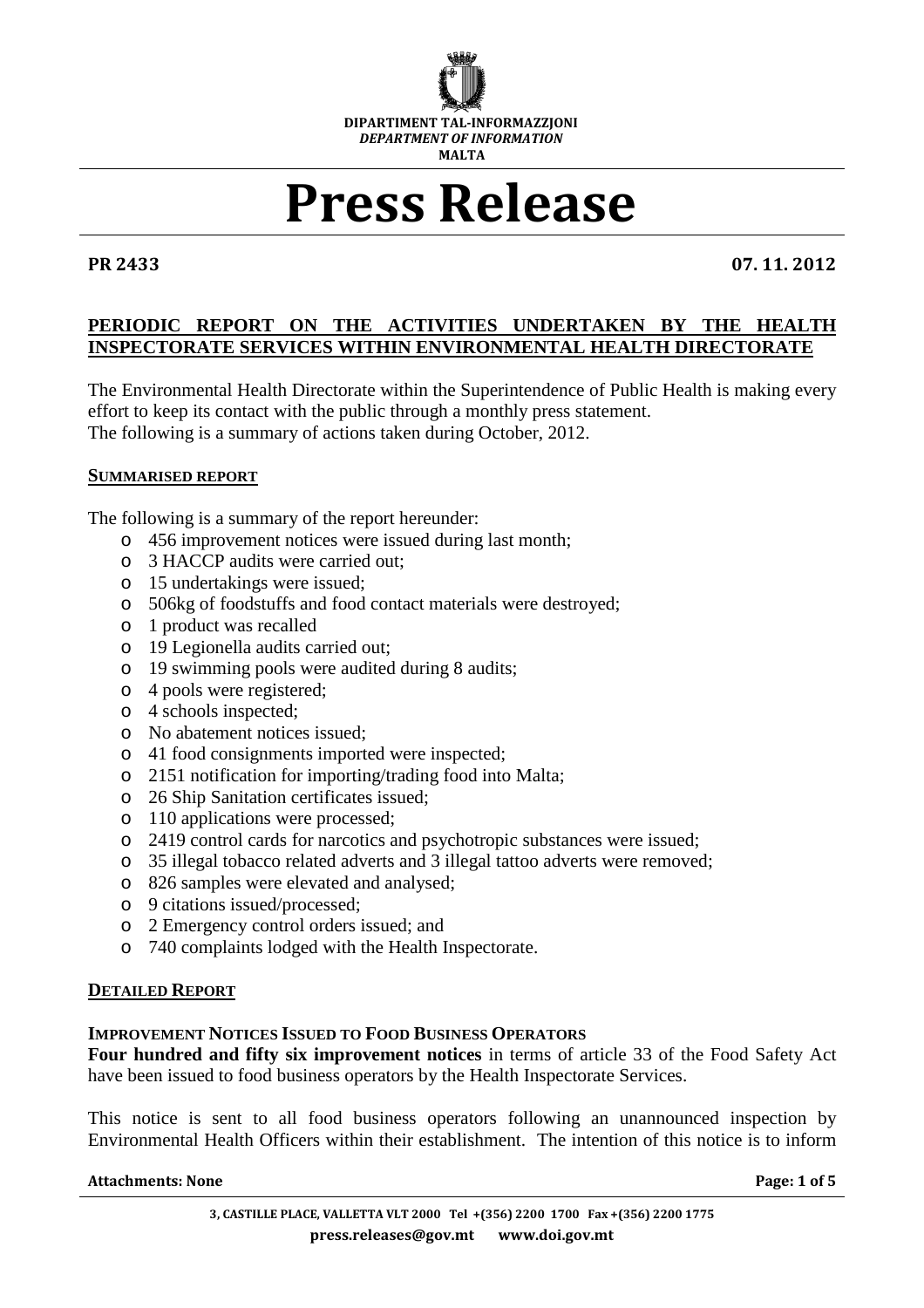food operators about deficiencies noted in their establishments while the operator is given a specific deadline by when the deficiencies need to be remedied. Though the seriousness of deficiencies might vary, legal action is initiated when major deficiencies are noted.

# **HACCP AUDITS**

**Three HACCP audits** were carried out during October. The **H**azard **A**nalysis **C**ritical **C**ontrol Point is a Food Safety Management System which is obligatory in all food businesses.

# **UNDERTAKINGS**

During October, **sixteen undertakings** were entered into by the Health Inspectorate, all of which were food related and concerned hygiene of food premises, HACCP and on improperly labelled food.

Undertakings are legal agreements between the operators and the Health Authority specifying deadlines by which deficiencies in their premises should be remedied in compliance with standing legislation. Failure to abide with the agreed deadlines results in Court proceedings being initiated.

# **DESTRUCTION OF FOOD**

During October, **506kg of different foodstuffs and food contact materials** were destroyed by the Health Inspectorate, ranging from:

- 315kg of frozen drumsticks due to an issue with their durability date;
- 120kg of plastic bags for food use without proper certification:
- 55kg of meat and meat products due to lack of traceability;
- 9.8kg of sausages due to labelling irregularities; and
- 6kg of food ingredients following a rapid alert;

# **RECALLS AND OTHER MEDIA COMMUNICATIONS**

Throughout last month, one food products was implicated in withdrawals/warnings issued by this Directorate as follows:

• Press Release 2263 issued on  $16^{th}$  October 2012 (URL: https://ehealth.gov.mt/download.aspx?id=8420 ) regarding recall of plastic forks

During the same month another **two** media communications were issued, as follows:

- 1. Press Release 2153 issued on 3<sup>rd</sup> October, 2012 regarding graves at Santa Marija Addolorata Cemetery (URL: https://ehealth.gov.mt/download.aspx?id=8390 )
- 2. Press Release  $2235$  issued on  $12<sup>th</sup>$  October,  $2012$  regarding works at Santa Marija Addolorata Cemetery (URL: https://ehealth.gov.mt/download.aspx?id=8393 )

# **LEGIONELLA AUDITS AND POOL INSPECTIONS**

**Nineteen audits** at Hotels, and other similar premises to ascertain compliance with Control of Legionella Regulations, 2006 (L.N. 5 of 2006) and the Registration of Cooling Towers and Evaporative Condensers Regulations, 2006 (L.N. 6 of 2006) were performed by the Health Inspectorate during last month.

During the same month, **nineteen swimming pools** were inspected during **eight audits** carried out by the Health Inspectorate to verify compliance with Swimming Pools Regulations, 2005 (L.N. 129 of 2005)**. Four** pools were registered with the Health Authority during this month. This regulation specifies that all swimming pools with the exception of those situated at a single family residence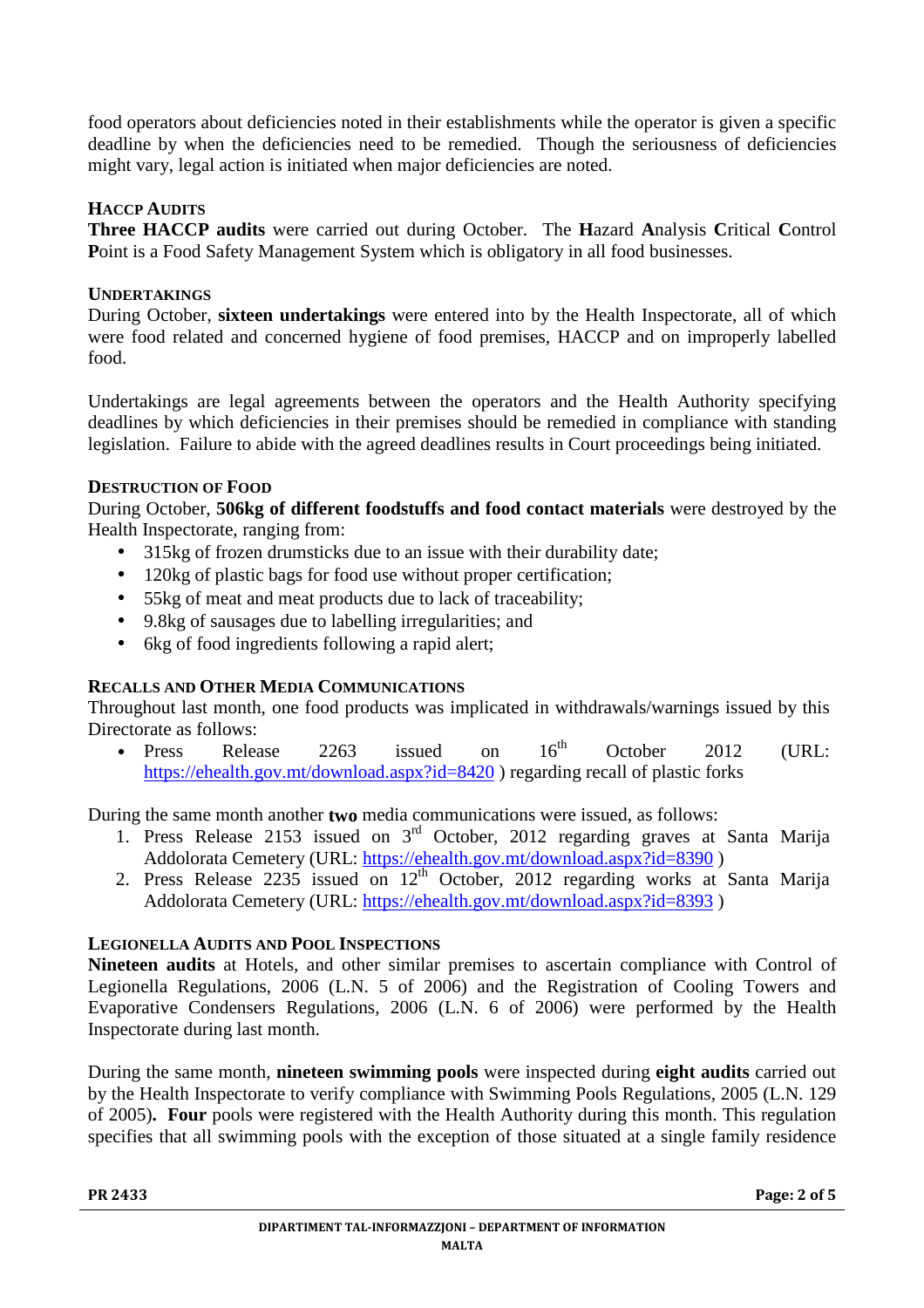need to register with this Directorate. A list of registered pools can be found in the Directorate's website mentioned below.

### **INSPECTIONS OF SCHOOLS**

During October, **four schools** were inspected to ensure compliance with general hygiene requirements. Such inspections are carried out in private, government or church owned schools and whether, primary, secondary, tertiary or language or special schools.

#### **ABATEMENT NOTICES**

**No abatement notices** were issued during this month by the Health Inspectorate in terms of the Public Health Act in view of inspections and audits carried out in the previous days.

### **CONSIGNMENTS**

**Forty-one consignments** of food imported/traded into Malta were also inspected during October by Environmental Health Officers attached with the Port Health Services within this Directorate.

### **CONSIGNMENTS DOCUMENTARY CHECKS**

**2,151 requests** for **importation/trading of foodstuffs** were submitted to the Port Health Services as required by Trading Regulations of 2004 (Legal Notice 315 of 2004 which can be downloaded from http://www.justiceservices.gov.mt/DownloadDocument.aspx?app=lom&itemid=11120&l=1 ).

All traders of food including food contact materials and food supplements are reminded to notify the Port Health Services, 48hours in advance as explained in Press Release 1531 issued on  $13<sup>th</sup>$ August, 2011 (URL: http://www.doi.gov.mt/EN/press\_releases/2011/08/pr1531.pdf ).

#### **SHIP SANITATION CERTIFICATES**

During October, **twenty-six** Ship Sanitation Certificates were issued by the Port Health Services. Such inspections are carried out in terms of the International Health Regulations of 2005 and involves the assessment of the general hygienic conditions and control measures undertaken on ships. Such certificate needs to be renewed every 6 months at an authorised port; Malta being an authorised port.

#### **APPLICATIONS AND CONSULTATIONS**

During October, the Health Inspectorate received **110 requests to process applications** to operate food and non-food business. Prospective operators who wish to open such businesses are obliged to apply for a permit with the Malta Environment and Planning Authority (MEPA) and then apply for the actual licence with the competent authority such as the Trade Licensing Unit or Malta Tourism Authority. At every stage, this Directorate is consulted in order to verify suitability of proposed premises.

During the same month, Environmental Health Officers deployed with the Food Safety Unit, which is involved in the licensing of food related business carried out a total of **118 visits** and no consultations.

# **CONTROL CARDS FOR NARCOTIC AND PSYCHOTROPIC SUBSTANCES**

During October, **2419 control cards for narcotic and psychotropic substances** (1541 females and 878 males) were issued by the Drug Control Unit, which is another unit falling under the Health Inspectorate Services. **219 of these cards** were **new applicants.**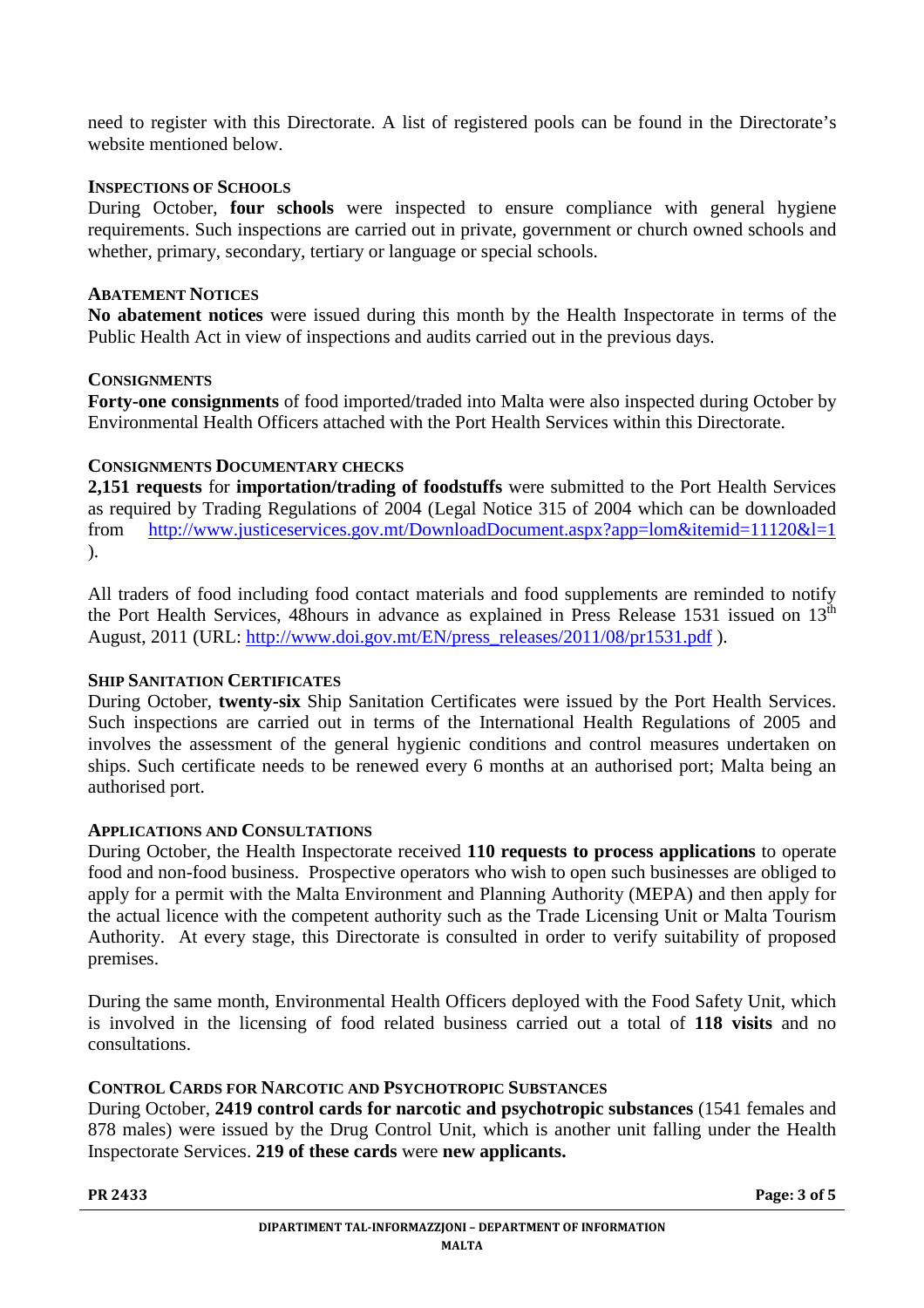These cards are issued when a medical doctor deems that a person needs to be prescribed a psychotropic drug. An application form is filled in and handed over to the patient which is in turn submitted to the Drug Control Unit, Shop 12, City Gate, Valletta Tel; 21245490.

### **ILLEGAL ADVERTISMENTS**

During October, **35 adverts** involving Tobacco products and including electronic cigarettes in breach of Tobacco (Smoking Control) Act were noticed on local sites and the respective advertisers and webmasters were instructed to remove, something which was actually complied with.

**One** advert of tattoo equipment was also noticed in contravention of the Control of Tattooing Act.

### **SAMPLES**

During October, **826 samples** were elevated by the Health Inspectorate and submitted to the Public Health Laboratory for analysis and/or examination for several parameters;

- o 208 food samples,
- o 186 potable water samples,
- o 47 swabs,
- o 99 infiltration water samples,
- o 7 pool water samples,
- o 239 sea water samples,
- o 40 other samples.

During this year, the Directorate has launched 18 microbiological sampling programmes and 37 chemical sampling programmes targeting several parameters in numerous categories of foodstuffs such as colours, aflatoxins, GMOs, radionucleides, etc.

#### **BATHING WATER MONITORING PROGRAMME**

During the month of October, **239 samples of sea water** were collected and submitted to the Public Health Laboratory to be analysed for microbiological parameters as stipulated by EU Directive 2006/7/EC. The bathing water monitoring programme is carried out in accordance with the provisions of said EU Directive. The official bathing season started on the  $14<sup>th</sup>$  May 2012 and has now ended on 21<sup>st</sup> October 2012. Sampling is carried out from 87 official bathing sites throughout the Maltese islands.

At the end of the official bathing season following 23 weeks of the monitoring, the 87 sites have been classified as follows: 84 sites as Excellent Quality, 3 sites as Good Quality, and **no** sites as Sufficient or Poor Quality.

#### **CONTRAVENTIONS**

During this month, **nine contraventions** were issued/processed by the Health Inspectorate, **seven** of which were related to food safety issues:

- One establishment and one supplier for providing table water which was not an approved supply;
- One borehole owner for not abiding with an Emergency Control Order issued beforehand;
- One hawker for selling foodstuffs without a proper label, for exposing food to risk of contamination, for failing to provide a water supply, and for having unsuitable equipment ;